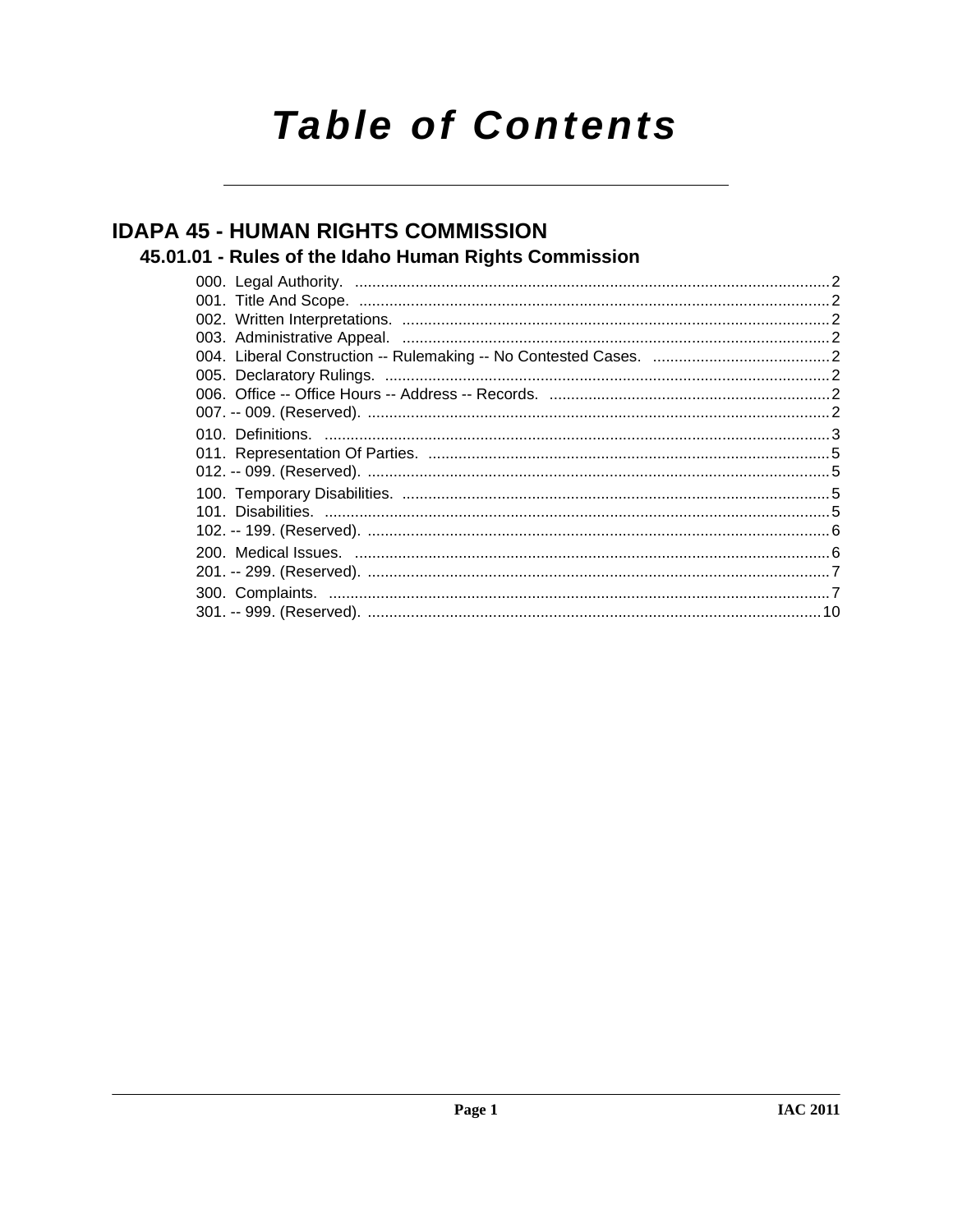#### **IDAPA 45 TITLE 01 CHAPTER 01**

### **IDAPA 45 - HUMAN RIGHTS COMMISSION**

#### **45.01.01 - RULES OF THE IDAHO HUMAN RIGHTS COMMISSION**

#### <span id="page-1-2"></span><span id="page-1-1"></span><span id="page-1-0"></span>**000. LEGAL AUTHORITY.**

These rules are adopted under the legal authority of Sections 67-5906(12) and 44-1703(2), Idaho Code. (7-1-93)

#### <span id="page-1-3"></span>**001. TITLE AND SCOPE.**

These rules shall be cited as IDAPA 45.01.01, "Rules of the Idaho Human Rights Commission." These rules cover practice before the Idaho Human Rights Commission pertaining to alleged violations of the Idaho Human Rights Commission Act, Title 67, Chapter 59 of the Idaho Code, and the Discriminatory Wage Rates Based Upon Sex Act, Title 44, Chapter 17 of the Idaho Code. (7-1-93) Title 44, Chapter 17 of the Idaho Code.

#### <span id="page-1-4"></span>**002. WRITTEN INTERPRETATIONS.**

Explanations for rule changes are available for public inspection in the Office of the Human Rights Commission, 317 West Main Street, Boise, Idaho 83735-0060. Brochures explaining various provisions of anti-discrimination laws are also available at the address given above. (7-1-97) also available at the address given above.

#### <span id="page-1-5"></span>**003. ADMINISTRATIVE APPEAL.**

The two statutes covered under these rules, Title 67, Chapter 59 of the Idaho Code, and Title 44, Chapter 17 of the Idaho Code, do not provide for administrative appeals. (7-1-93) Idaho Code, do not provide for administrative appeals.

#### <span id="page-1-6"></span>**004. LIBERAL CONSTRUCTION -- RULEMAKING -- NO CONTESTED CASES.**

These rules will be liberally construed to secure just, speedy and economical determination of all issues presented to the Idaho Human Rights Commission. Unless prohibited by statute, the Commission may permit deviation from these rules when it finds that compliance with them is impracticable, unnecessary or not in the public interest. The Idaho Human Rights Commission hereby adopts by reference the Rules of Practice and Procedure adopted by the Attorney General's Office on Rulemaking. The Idaho Human Rights Commission specifically does not adopt the Attorney General's rules regarding Contested Case Proceedings. By statutory authority, the Idaho Human Rights Commission does not conduct contested case proceedings. (7-1-93)

#### <span id="page-1-10"></span><span id="page-1-7"></span>**005. DECLARATORY RULINGS.**

Any person petitioning for a declaratory ruling on the applicability of a statute or rule administered by the Human Rights Commission must substantially comply with this rule. The petition shall be addressed to the Administrator and shall: (7-1-93)

- **01.** Identification. Identify the petitioner and state the petitioner's interest in the matter; (7-1-93)
- **02.** State Ruling. State the declaratory ruling that the petitioner seeks; and  $(7-1-93)$

**03. Other**. Indicate the statute, rule, or other controlling law and the factual allegations upon which the r relies to support the petition. (7-1-93) petitioner relies to support the petition.

**04.** Legal Assertions. Legal assertions in the petition should be accompanied by citations of cases or provisions. (7-1-93) statutory provisions.

#### <span id="page-1-8"></span>**006. OFFICE -- OFFICE HOURS -- ADDRESS -- RECORDS.**

The office of the Idaho Human Rights Commission is located at 317 West Main Street, Boise, Idaho 83735-0060. Office hours are from 8:00 a.m. to  $\overline{5:00}$  p.m., except Saturday, Sunday, and legal holidays. This is the office where all filings must be made and where records are kept. The Administrator of the agency is the custodian of records.

(7-1-97)

<span id="page-1-9"></span>**007. -- 009. (RESERVED).**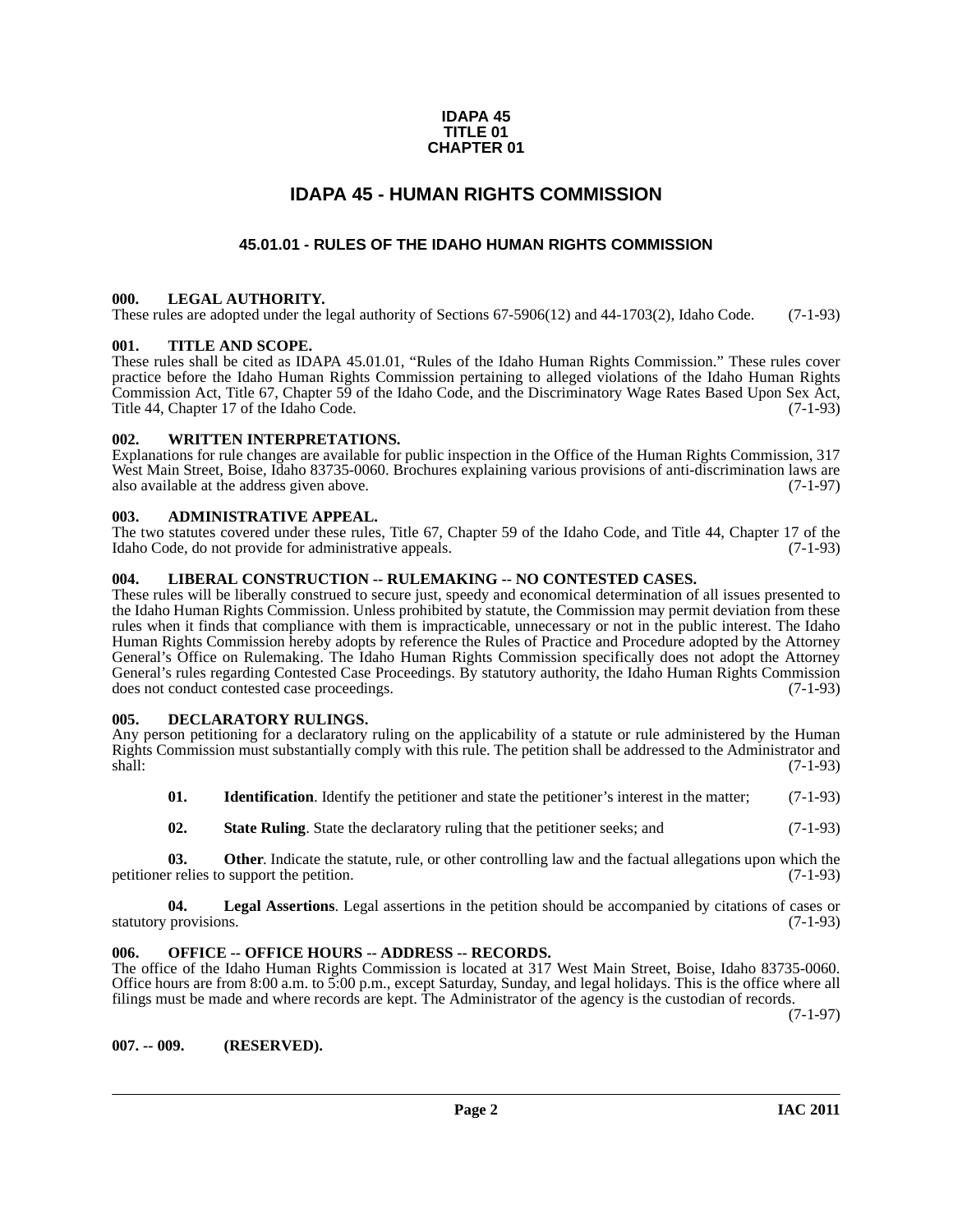#### <span id="page-2-4"></span><span id="page-2-0"></span>**010. DEFINITIONS.**

**01. Administrator**. The Administrator appointed by the Commission pursuant to the Human Rights Act. (7-1-93)

**02. Commission**. The Idaho Human Rights Commission as created by the Human Rights Act.(7-1-93)

<span id="page-2-1"></span>**03. Commissioner**. A duly appointed member of the Idaho Human Rights Commission. (7-1-93)

**04.** Complainant. Any person who files a complaint with the Commission pursuant to the Human Rights Act. (7-1-93) Rights Act. (7-1-93)

**05. Complaint**. A statement filed with the Commission pursuant to these Rules alleging an unlawful practice within the meaning of the Human Rights Act. The complaint may be in the form of a letter but, whenever timely possible, should be written on a complaint form provided by the Commission or on the complaint form used by the Equal Employment Opportunity Commission, and signed by the Complainant or their legal representative.

(7-1-97)

<span id="page-2-2"></span>**06. Conciliation Agreement**. A written agreement settling the issues raised by the complaint and v the parties after a determination on the merits of the complaint by the Commission. (7-1-93) signed by the parties after a determination on the merits of the complaint by the Commission.

<span id="page-2-3"></span>**07.** Covered Entity. Those persons and organizations within the jurisdiction of the Human Rights Act, th in Sections 65-5901 and 67-5902, Idaho Code. (7-1-98) as set forth in Sections 65-5901 and 67-5902, Idaho Code.

<span id="page-2-5"></span>**08. Discriminatory Wage Act**. The Act set forth in Title 44, Chapter 17, Idaho Code, "Discriminatory tes Based Upon Sex." (7-1-93) Wage Rates Based Upon Sex."

<span id="page-2-6"></span>**09. E.E.O.C**. The United States Equal Employment Opportunity Commission or any of its designated tatives. (7-1-93) representatives.

<span id="page-2-7"></span>**10. Human Rights Act**. As used herein, the term "Human Rights Act" shall mean the Human Rights sion Act of 1969, as amended and codified as Title 67, Chapter 59, Idaho Code. (7-1-93) Commission Act of 1969, as amended and codified as Title 67, Chapter 59, Idaho Code.

<span id="page-2-8"></span>**11. Mental Condition**. Any mental or psychological disorder, such as mental retardation, organic brain e, emotional or mental illness, and learning disabilities. (7-1-93) syndrome, emotional or mental illness, and learning disabilities.

**12. Party or Parties**. The Complainant, the Respondent, the Commission, and any other person of by the Commission to intervene in any proceeding. (7-1-93) authorized by the Commission to intervene in any proceeding.

<span id="page-2-9"></span>**13. Physical Condition**. Any physiological disorder, condition, cosmetic disfigurement, anatomical loss, or abnormality affecting one (1) or more of the following body systems: neurological, musculoskeletal, special sense organs, respiratory, speech organs, cardiovascular, reproductive, digestive, genito-urinary, hemic and lymphatic, skin and endocrine. (7-1-93)

<span id="page-2-10"></span>**14. Record of Such a Disability**. A person may have "a record of such a disability" when he/she has a history of or has been misclassified as having a physical or mental condition that substantially limits one (1) or more maior life activities. (7-1-97) major life activities.

<span id="page-2-11"></span>**15.** Regarded as Having Such a Disability. A person may be "regarded as having such a disability" when he/she: (7-1-97) when he/she:  $(7-1-97)$ 

**a.** Has a physical or mental impairment that does not substantially limit a major life activity but is treated by a covered entity as constituting such a limitation;

**b.** Has a physical or mental impairment that substantially limits a major life activity only as a result of des of others towards such an impairment; or  $(7-1-93)$ the attitudes of others towards such an impairment; or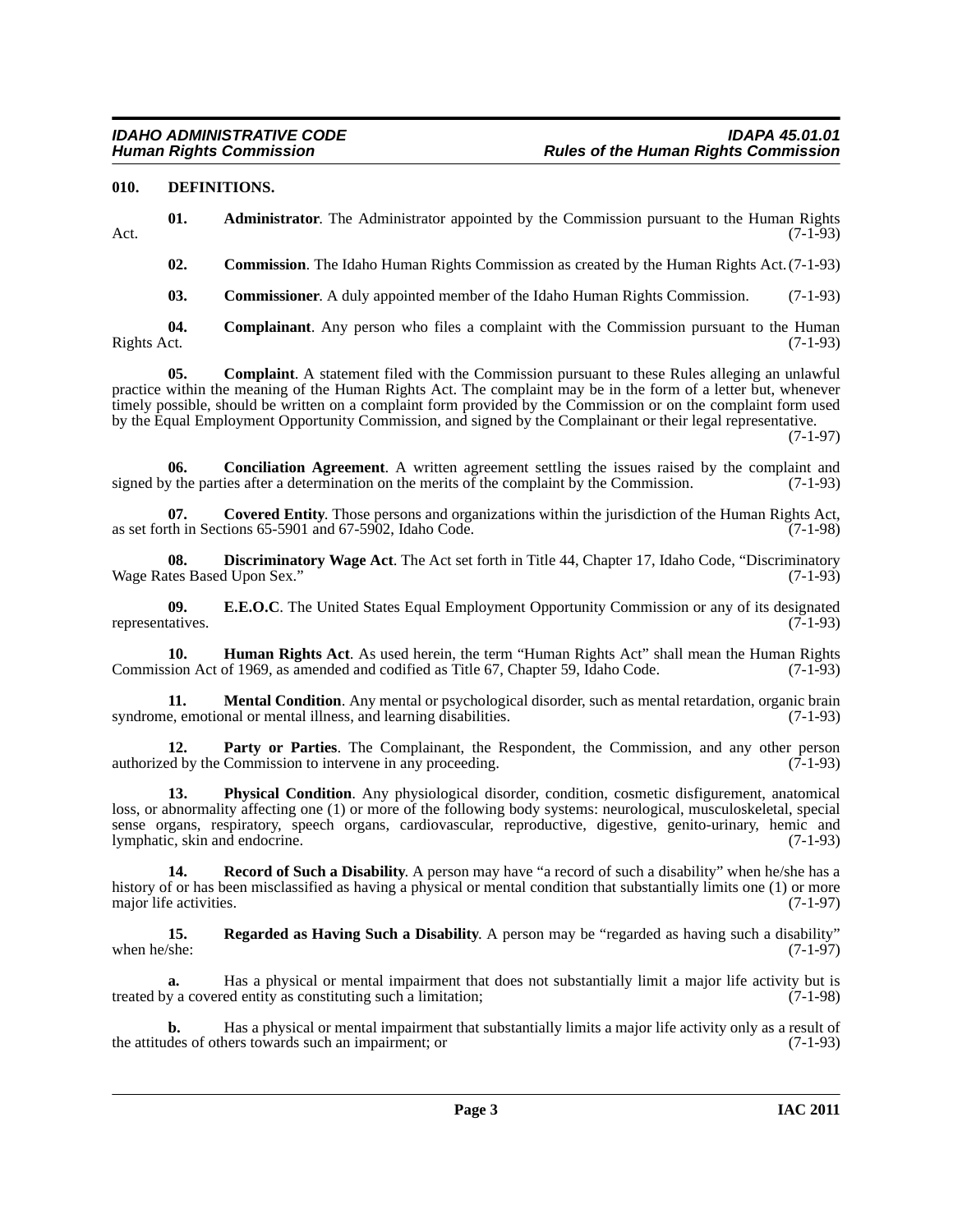**c.** Has none of the impairments listed above but is treated by a covered entity as having such an impairment. (7-1-98) impairment. (7-1-98)

<span id="page-3-0"></span>**16. Religion**. All aspects of religious observance and practice, as well as belief, unless an employer demonstrates that he is unable to reasonably accommodate to an employee's or prospective employee's religious observance or practice without undue hardship on the conduct of the employer's business. (3-15-02)

<span id="page-3-1"></span>**17. Respondent**. Any person against whom a complaint is filed in accordance with the Human Rights these Rules. (7-1-93) Act and these Rules.

<span id="page-3-2"></span>**18.** Settlement Agreement. A written agreement settling the issues raised by the complaint and signed tries prior to the Commission's making a determination on the merits of the complaint. (7-1-93) by the parties prior to the Commission's making a determination on the merits of the complaint.

<span id="page-3-3"></span>**19.** Sex. The terms "because of sex" or "on the basis of sex" include, but are not limited to, because of or on the basis of pregnancy, childbirth, or related medical conditions; and women affected by pregnancy, childbirth, or related medical conditions shall be treated the same for all employment-related purposes, including receipt of benefits under fringe benefit programs, as other persons not so affected but similar in their ability or inability to work. Subsection 010.19 shall not require an employer to pay for health insurance benefits for abortion, except where the life of the mother would be endangered if the fetus were carried to term, or except where medical complications have arisen from an abortion: Provided, that nothing herein shall preclude an employer from providing abortion benefits or otherwise affect bargaining agreements in regard to abortion. (3-15-02) otherwise affect bargaining agreements in regard to abortion.

<span id="page-3-4"></span>**20. Substantial Limitation**. A physical or mental condition constitutes a "substantial limitation" when a person is unable to perform a major life activity, such as caring for oneself, performing manual tasks, walking, seeing, hearing, speaking, breathing, learning, and working, that the average person in the general population can perform or is significantly restricted as to the condition, manner or duration under which an individual can perform a particular major life activity as compared to the condition, manner, or duration under which the average person in the general population can perform that same major life activity. (3-15-02) general population can perform that same major life activity.

**a.** The following factors should be considered in determining whether a physical or mental condition constitutes a substantial limitation: (3-15-02)

- i. The nature and severity of the impairment; (3-15-02)
- ii. The duration or expected duration of the impairment; and (3-15-02)

iii. The permanent or long term impact, or the expected permanent or long term impact of or resulting from the impairment.

**b.** With respect to the major life activity of working, a physical or mental condition constitutes a "substantial limitation" when a person is significantly restricted in the ability to perform either a class of jobs or a broad range of jobs in various classes as compared to the average person having comparable training, skills and abilities. The inability to perform a single, particular job does not constitute a substantial limitation in the major life activity of working. (3-15-02) activity of working.

**c.** The following factors may be considered in determining whether a physical or mental condition es a "substantial limitation" on the major life activity of "working": (3-15-02) constitutes a "substantial limitation" on the major life activity of "working":

i. The geographical area to which the individual has reasonable access; (3-15-02)

ii. The job from which the individual has been disqualified because of an impairment, and the number and types of jobs utilizing similar training, knowledge, skills or abilities, within that geographical area, from which the individual is also disqualified because of the impairment (class of jobs); and/or (3-15-02) the individual is also disqualified because of the impairment (class of jobs); and/or

iii. The job from which the individual has been disqualified because of an impairment, and the number and types of other jobs not utilizing similar training, knowledge, skills or abilities, within that geographical area, from which the individual is also disqualified because of the impairment (broad range of jobs in various classes).(3-15-02)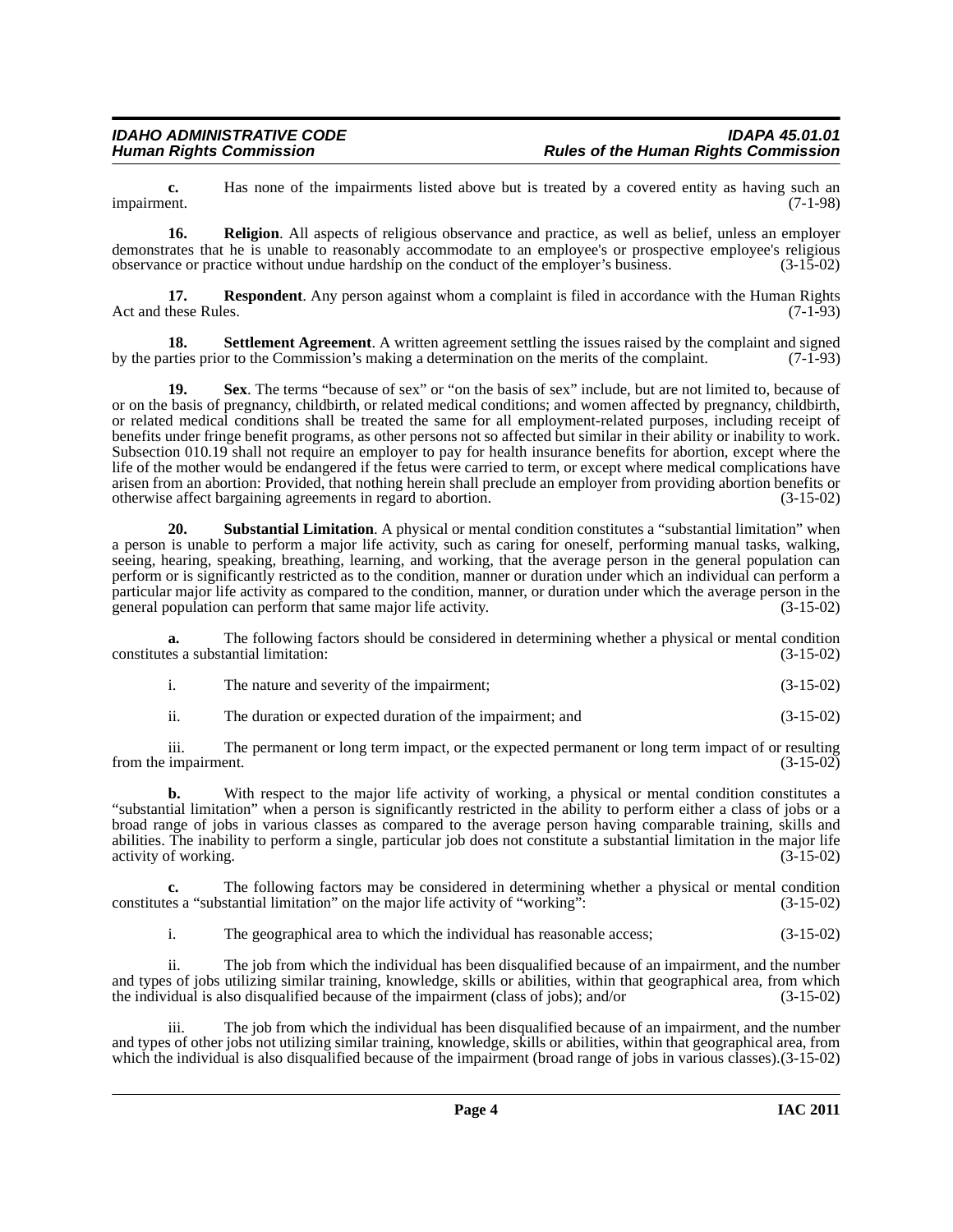#### <span id="page-4-9"></span><span id="page-4-0"></span>**011. REPRESENTATION OF PARTIES.**

In proceedings before the Commission, Complainants, Respondents, witnesses and any other persons authorized by the Commission to intervene must be represented as follows: (3-30-01) the Commission to intervene must be represented as follows:

**01. Natural Person**. A natural person must represent himself or herself or be represented by an or a family member. (3-30-01) attorney, or a family member.

**02. Partnership**. A partnership must be represented by a partner, a duly authorized employee, or an attorney. (3-30-01)

**03.** Corporation. A corporation must be represented by an officer, a duly authorized employee, or an  $(3-30-01)$ attorney. (3-30-01)

**04.** Other Entity. A municipal corporation, state, federal, tribal, or local government agency, or entity, incorporated association, or non-profit organization must be represented by an officer, a duly authorized employee or<br>(3-30-01) an attorney. (3-30-01)

#### <span id="page-4-1"></span>**012. -- 099. (RESERVED).**

#### <span id="page-4-10"></span><span id="page-4-2"></span>**100. TEMPORARY DISABILITIES.**

Minor illnesses or conditions which are only temporarily disabling will not be considered to be disabilities under this act. Examples of such conditions include, but are not limited to: broken bones, sprains, or colds. (7act. Examples of such conditions include, but are not limited to: broken bones, sprains, or colds.

#### <span id="page-4-6"></span><span id="page-4-3"></span>**101. DISABILITIES.**

<span id="page-4-5"></span>**01. Contagious Diseases**. A person suffering from a chronic contagious disease is a person with a disability if he/she meets the requirement of Section 67-5902(15), Idaho Code. That person is entitled to an individualized medical inquiry to determine if he/she is qualified for the job in question. Factors to be considered include the nature, duration and severity of the risk of infection, and the probability that the disease would be transmitted and would cause varying degrees of harm. transmitted and would cause varying degrees of harm.

<span id="page-4-4"></span>**02.** Alcoholism. Alcoholism is a disability if the requirements of Section 67-5902(15), Idaho Code, are met. No accommodation is necessary if the disability creates a health or safety threat. (See Section 67-5910(d), Idaho Code.) Whenever alcoholism includes current use of alcohol, an employer may condition job retention upon the employee's successful completion of a treatment program and documented participation in an aftercare program.

(7-1-97)

<span id="page-4-7"></span>**03. Drug Addiction**. Drug addiction is a disability if the requirements of Section 67-5902(15), Idaho Code, are met. No accommodation is necessary if the disability creates a health or safety threat. (See Section 67- 5910, Idaho Code.) No accommodation is necessary for drug addiction which includes current illegal use, possession, or selling of a controlled substance. An employer may condition job retention upon the employee's successful completion of a treatment program and documented participation in an aftercare program. (7-1-97)

**04. Reasonable Accommodations**. Reasonable accommodations are adjustments or modifications to the work assignment or work environment to enable a person with a disability to fulfill employment responsibilities.<br>They may include, but are not limited to: (7-1-97) They may include, but are not limited to:

<span id="page-4-8"></span>**a.** Making the worksite accessible to and usable by persons with a disability; (7-1-97)

**b.** Modification of equipment or tools so they can be used by a person with a disability; (7-1-97)

**c.** Job restructuring; (7-1-93)

**d.** Modified work schedules, particularly as they may be necessary for the person to receive treatment (7-1-93) for a disability;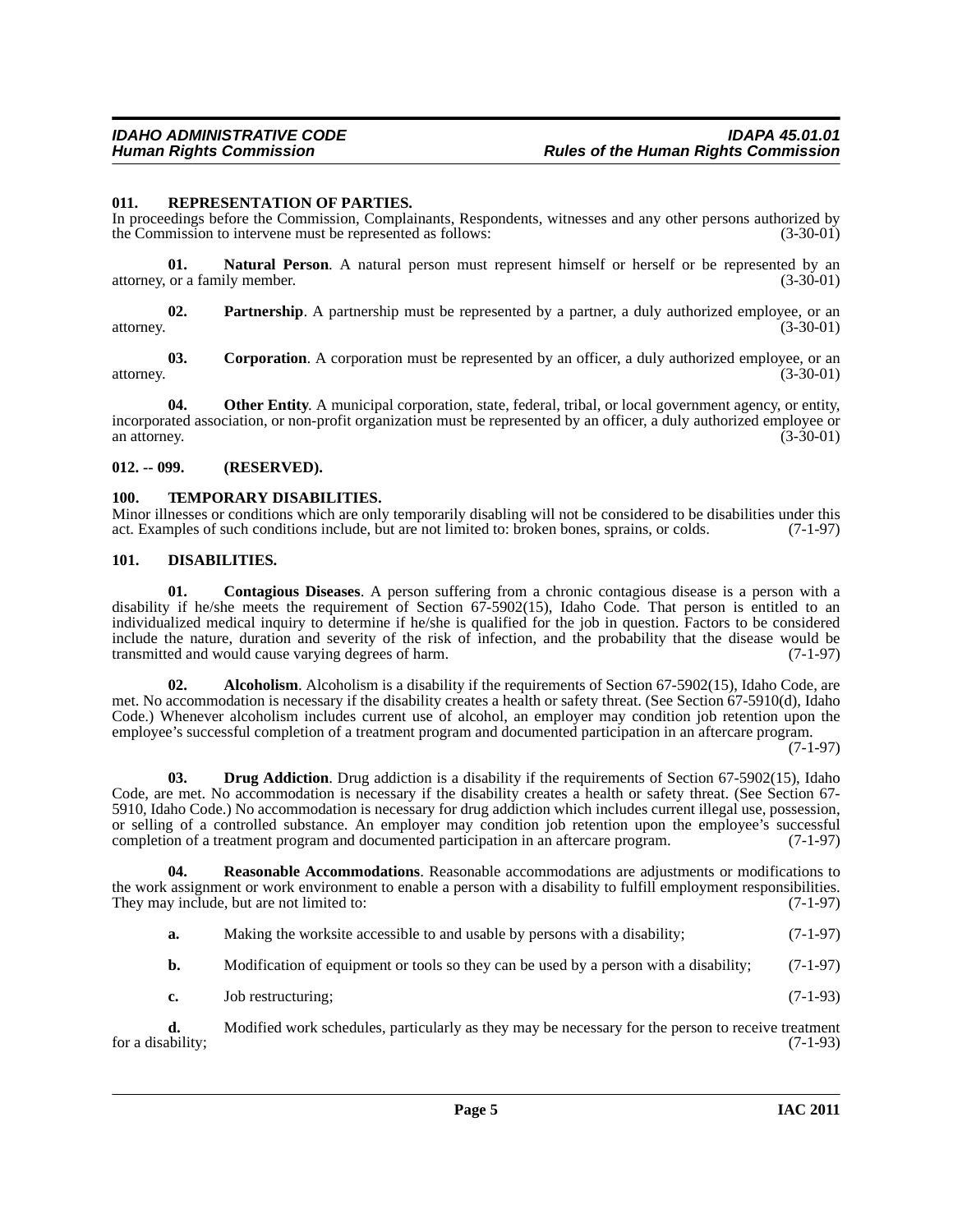#### *IDAHO ADMINISTRATIVE CODE IDAPA 45.01.01 Human Rights Commission Rules of the Human Rights Commission*

**e.** Acquisition of adaptive aids or devices; (7-1-93)

<span id="page-5-3"></span>**f.** Reassignment to a vacant position. (7-1-93)

**05. Accommodations of a Personal Nature**. Employers shall not be required to provide accommodations of a personal nature, such as wheelchairs and hearing aids. Nor shall they be required to hire two (2) full-time employees to fill one (1) position. full-time employees to fill one  $(1)$  position.

**06. Cooperation**. A person with a disability who seeks an accommodation must cooperate in the consideration of various accommodation options. An employer is not required to provide the "best" accommodation or the one most desired by the employee or applicant. The determination of "reasonableness" will be made on a case-<br>(7-1-97) by-case basis.

<span id="page-5-6"></span>**07. Pre-Employment Inquiry**. An employer, labor organization, or employment agency shall not make pre-employment inquiry of an applicant as to whether the applicant has a physical or mental impairment or as to the nature or severity of such impairment. A covered entity may make pre-employment inquiries into the ability of an applicant to perform job-related functions, or may ask an applicant to describe or to demonstrate how, with or without reasonable accommodation, the applicant will be able to perform job-related functions. (7-1-93) reasonable accommodation, the applicant will be able to perform job-related functions.

#### <span id="page-5-0"></span>**102. -- 199. (RESERVED).**

#### <span id="page-5-5"></span><span id="page-5-1"></span>**200. MEDICAL ISSUES.**

**01. Medical Examinations and Inquiries**. Medical examinations and inquiries are permitted as follows: (7-1-97)

**a.** A covered entity may require a medical examination or inquiry after making an offer of employment to an applicant and before he/she begins employment duties, and may condition an offer of employment on the results of such examination or inquiry, if all entering employees in the same job category are subjected to such an examination or inquiry regardless of disability. Medical inquiries or examinations conducted in accordance with this section do not have to be job-related and consistent with business necessity. If certain criteria are used to screen out an applicant, however, the exclusionary criteria must be job-related and consistent with business necessity.

(7-1-97)

**b.** A covered entity may require a medical examination or make an inquiry of an employee that is jobrelated and consistent with business necessity. Inquires may be made into the ability of an employee to perform job-<br>related functions. (7-1-93) related functions.

**c.** A covered entity may conduct voluntary medical examinations and activities, including voluntary histories, which are part of an employee health program. (7-1-93) medical histories, which are part of an employee health program.

<span id="page-5-4"></span>**02. Disabilities Not Presently Job-Related**. An employer shall not discriminate against an applicant or employee because of a disability which is not presently job-related but which may worsen and become job-related<br>(3-30-01)<br>(3-30-01) in the future.  $(3-30-01)$ 

<span id="page-5-2"></span>**03. Confidentiality, Exceptions**. Information about the medical condition or history of an applicant or e should be considered confidential except that: (7-1-93) employee should be considered confidential except that:

**a.** Supervisors and managers may be informed regarding restrictions on the work or duties of persons sability and regarding any accommodations or health or safety precautions: (7-1-97) with a disability and regarding any accommodations or health or safety precautions;

**b.** First aid and safety personnel may be informed, where appropriate, if the condition might require cy treatment; and (7-1-93) emergency treatment; and

**c.** Enforcement agencies shall be provided relevant information upon request when investigating its under state or federal law. (7-1-93) complaints under state or federal law.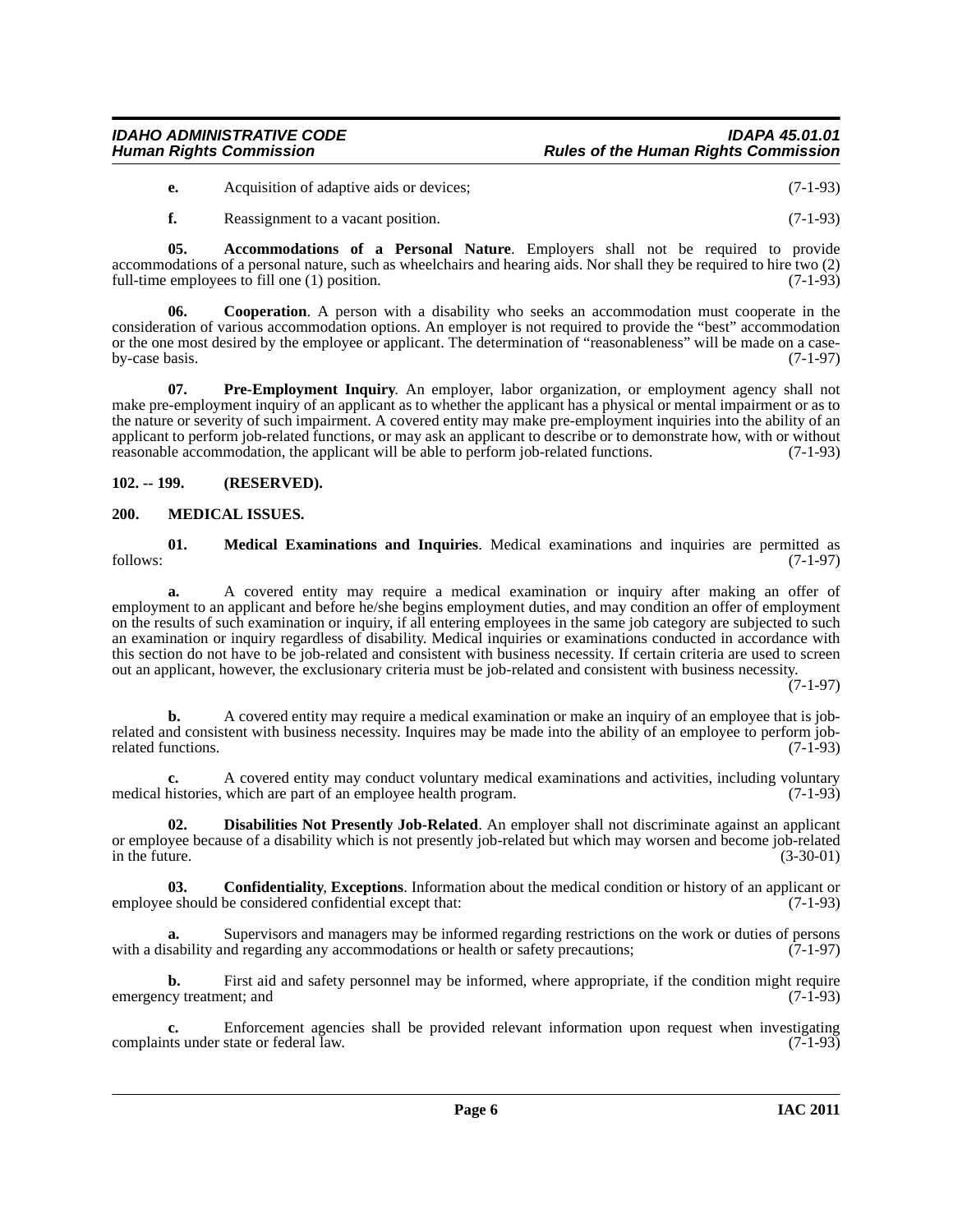#### <span id="page-6-0"></span>**201. -- 299. (RESERVED).**

#### <span id="page-6-1"></span>**300. COMPLAINTS.**

<span id="page-6-8"></span><span id="page-6-3"></span>**01.** Who May File. A complaint may be filed by any of the following: (7-1-93)

**a.** Any person for himself/herself or also on behalf of himself/herself and other similarly situated individuals claiming to be aggrieved by an alleged unlawful discriminatory practice as defined in the Act; (7-1-97)

**b.** A Commissioner or Administrator requesting the Commission to initiate a complaint, provided he/ she has sufficient reason to believe that an unlawful discriminatory practice as defined in the Act has occurred or is occurring. Upon such request the Commission shall review the reasons provided by the initiating Commissioner or Administrator and may initiate a complaint if satisfied that there is reason to believe that an unlawful discriminatory practice as defined in the Act has occurred or is occurring: practice as defined in the Act has occurred or is occurring;

**c.** Any person claiming that he/she has been discharged, expelled, or otherwise discriminated against by an employer, labor organization, or employment agency because he/she opposed practices forbidden under the Human Rights Act, or because he/she has filed a complaint, testified, assisted or participated in any manner in an investigation, hearing or other procedure before the Commission. (7-1-97)

**02. Commission Assistance**. Assistance in filing complaints shall be available to any Complainant by a Commissioner, the Administrator, or staff member. The Commission reserves the right to refuse to accept a complaint for filing if, in the opinion of the Administrator, there is no reason to suspect that illegal discrimination may have occurred, or if the action is barred by the terms of Subsection 300.06.a. (7-1-97) may have occurred, or if the action is barred by the terms of Subsection 300.06.a.

<span id="page-6-4"></span><span id="page-6-2"></span>**03. Contents of Complaint**. A complaint should contain the following: (7-1-93)

**a.** The full name, mailing address, and telephone number (if any) of the Complainant or (7-1-93) Complainants;

**b.** The full name, mailing address, and telephone number (if any and if known) of the Respondent or Respondents; (7-1-93) Respondents; (7-1-93)

**c.** A brief written statement sufficiently clear to identify the practices and to describe generally the practice alleged to be unlawful; (7-1-98) action or practice alleged to be unlawful;

**d.** The date or dates on which the alleged unlawful discriminatory practices occurred and, if the alleged unlawful practice is of a continuous nature, the dates between which said continuing practices are alleged to have occurred; (7-1-93)

**e.** A statement as to any other action which has been instituted in any other forum or agency based on grievance as is alleged in the complaint. (7-1-93) the same grievance as is alleged in the complaint.

<span id="page-6-5"></span>**04. Medical Documentation**. Persons filing disability discrimination complaints may be required to furnish the Commission with opinions or records from duly licensed health professionals regarding (a) the nature of their disabilities, and (b) any limitations, including work restrictions, caused by the disability. Medical reports from the following sources will be accepted: physicians and osteopathic physicians, nurse practitioners, counselors, psychologists, occupational therapists, clinical social workers, dentists, audiologists, speech pathologists, podiatrists, optometrists, chiropractors, physical therapists, and substance abuse treatment providers, insofar as any opinion or evaluation within the scope of the relevant license applies to the individual's physical or mental impairment. Failure to provide medical reports within a reasonable period of time may be cause for dismissal of a complaint to provide medical reports within a reasonable period of time may be cause for dismissal of a complaint.

<span id="page-6-6"></span>**05. Method of Filing**. A complaint may be filed: by personal delivery, mail, or facsimile delivered to mission office in Boise. (7-1-97) the Commission office in Boise.

<span id="page-6-7"></span>**06. Time for Filing**. The following time limitations apply to the filing of complaints with the sion: (7-1-93) Commission: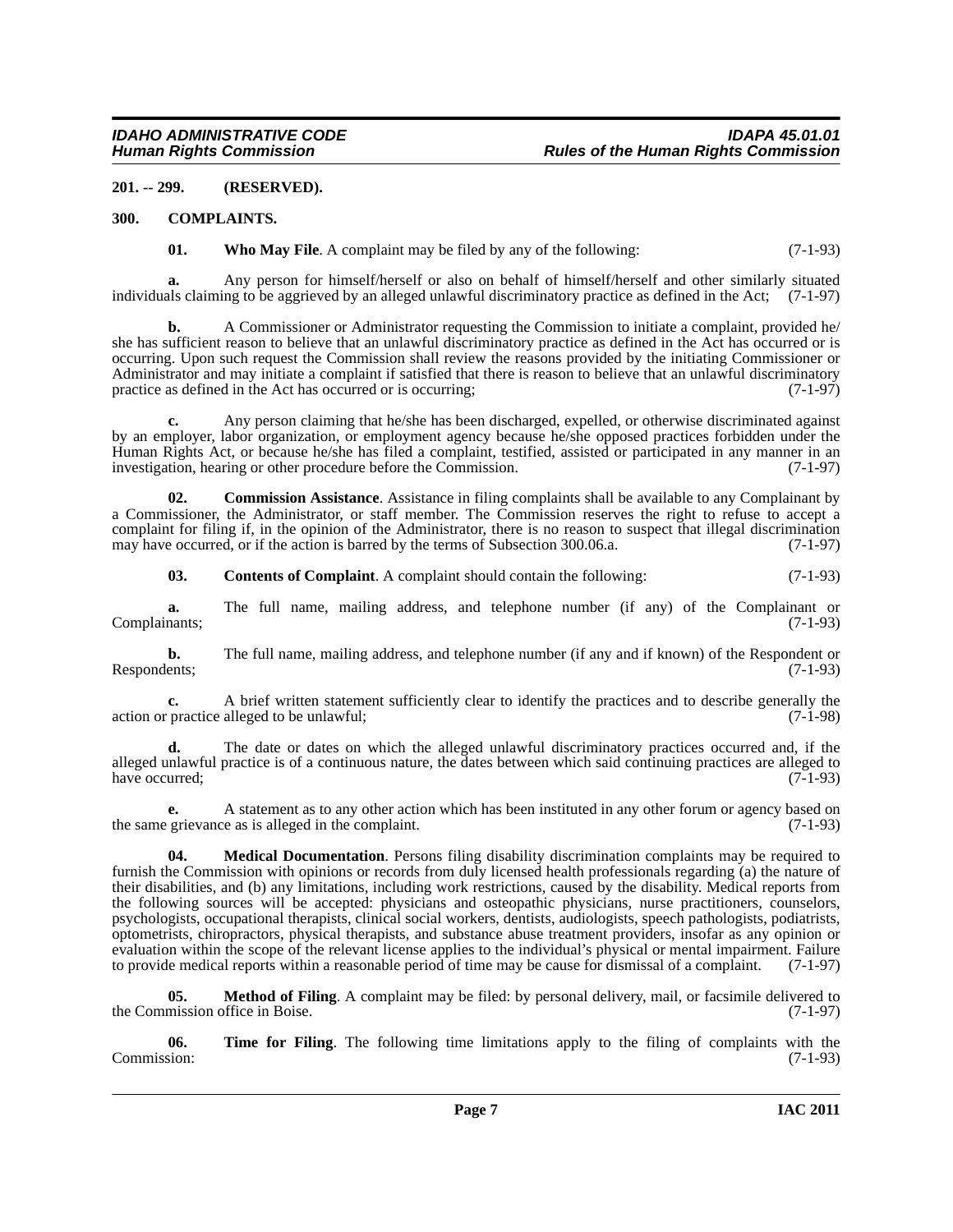**a.** A complaint must be filed within one (1) year after the alleged unlawful practice occurs. If the alleged unlawful practice is of a continuing nature, the date of the occurrence of said unlawful practice shall be deemed to be any date subsequent to the commencement of the unlawful practice up to and including the date on which the complaint shall have been filed if the alleged unlawful practice continues. (7-1-93)

**b.** Upon receipt of a complaint at the Commission's office, the date of such receipt shall be noted thereon. For purposes of compliance with Section 67-5908(4), Idaho Code, the date of notation shall be the date of filing. (7-1-93) filing.  $(7-1-93)$ 

**c.** Notwithstanding any other provisions of these rules, a complaint shall be deemed to have met the timelines requirement of Subsection 300.06.a. when the Commission receives, in any manner described in Subsection 300.05.a., a written statement sufficiently precise to identify the practices and to describe generally the action or practice alleged to be unlawful.  $(7-1-97)$ practice alleged to be unlawful.

<span id="page-7-2"></span>**07.** Complaints Deferred by E.E.O.C. Any complaint deferred to the Commission by the E.E.O.C. treated, for purposes of filing requirements, according to the rules as stated above. (7-1-93) shall be treated, for purposes of filing requirements, according to the rules as stated above.

<span id="page-7-0"></span>**08. Amended Complaints**. A complaint may be amended, before the determination by the Commission and at the discretion of the Administrator, to cure technical defects or omissions, or to clarify and/or amplify allegations by the Complainant. (7-1-97) amplify allegations by the Complainant.

<span id="page-7-7"></span>**09. Supplemental Complaint**. The Complainant may file a supplemental complaint setting forth actions which have allegedly occurred subsequent to the date of the original or amended complaint, and said supplemental complaint, if timely filed, will be considered together in the same proceeding with the original or<br>(7-1-93) (7-1-93) amended complaint whenever practicable.

<span id="page-7-8"></span>**10. Withdrawal of Complaint**. Upon the request of the Complainant, on a form provided by the Administrator stating the reasons for such request, a complaint, or any part thereof, may be withdrawn upon the written consent of the Administrator. If a complaint is withdrawn pursuant to the provision of these rules, the Administrator shall close the case and notify the parties. (7-1-93) Administrator shall close the case and notify the parties.

<span id="page-7-3"></span>**11. Initial Actions**. Upon the filing of a complaint, said complaint shall be docketed, assigned a complaint number, and assigned to the staff for settlement or investigation and conciliation. (7-1-93)

**12. Service on Respondent**. As promptly as possible, the Commission shall cause a copy of said at to be served on the Respondent by: (5-3-03) complaint to be served on the Respondent by:

<span id="page-7-5"></span>

| a. | Personal delivery; | $(5-3-03)$ |
|----|--------------------|------------|
|----|--------------------|------------|

| <b>b.</b><br>Mail; or | $(5-3-03)$ |
|-----------------------|------------|
|-----------------------|------------|

<span id="page-7-4"></span>**c.** Facsimile. (5-3-03)

**13.** Mediation. Upon the filing of a complaint, the Commission or its delegated staff member shall endeavor to resolve the matter by informal means. Such informal means may include, at the discretion of the Commission staff, the holding of a mediation conference at a time and place acceptable to all participants. If held, a mediation conference shall be for the purposes of clarifying the positions of the parties to the complaint and of exploring any bases for no-fault settlement. A mediation conference is not, and shall not be considered for any purposes to be, a contested case hearing under Section 67-5209, Idaho Code. (7-1-97) purposes to be, a contested case hearing under Section 67-5209, Idaho Code.

**Settlement**. If terms of settlement are agreed to by the parties at any time prior to a determination by the Commission as to the merits of the charge, said terms shall be reduced to writing in a Settlement Agreement. Upon the signing of a Settlement Agreement by all parties, the Administrator will cause the case to be closed.

(7-1-93)

<span id="page-7-6"></span><span id="page-7-1"></span>**15. Answers**. The Respondent shall answer or otherwise respond to the complaint in writing within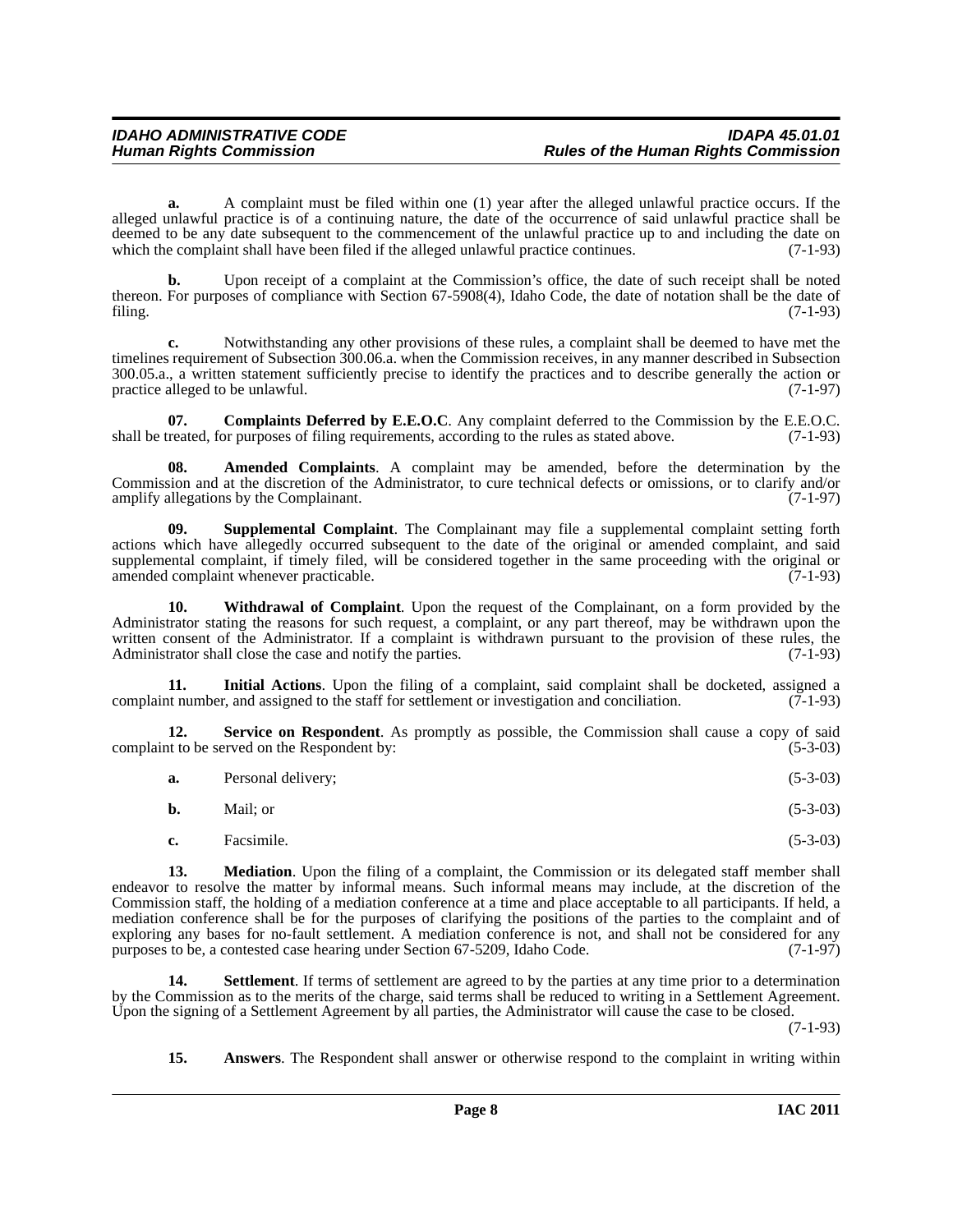thirty (30) days of receiving it. A copy of said answer, including any attachments thereto, will be sent by the Commission staff to the Complainant. Upon application, the Commission may for good cause shown extend the time within which the answer may be filed. The answer shall be fully responsive to each allegation contained in the complaint. Any allegation in the complaint which is not denied or admitted in the answer shall be deemed admitted unless the Respondent shall state in the answer he/she is without knowledge or information sufficient to form a belief. If the Respondent fails to answer or otherwise respond to the complaint within thirty (30) days of receipt or such time as may be extended by the Commission, the Commission may act on the complaint based on the information provided by the Complainant. Upon application, the Commission may for good cause shown permit the Respondent to amend its answer to the complaint. Any amendments to the complaint, or any supplemental complaint, shall be served upon the Respondent as promptly as possible. Answers to amended or supplemental complaints, if necessary, shall be submitted within ten (10) working days. Time for submitting such answers may be extended by the Commission to thirty (30) days for good cause shown. (7-1-97) Commission to thirty  $(30)$  days for good cause shown.

<span id="page-8-2"></span>**16.** Interrogatories. At any time after the filing of a complaint the Commission staff may issue to either the Complainant or the Respondent interrogatories regarding any matter, not privileged, which is relevant to the subject matter involved. It is not ground for objection that the information sought will be inadmissible in court if the information sought appears reasonably calculated to lead to the discovery of admissible evidence. the information sought appears reasonably calculated to lead to the discovery of admissible evidence.

<span id="page-8-3"></span>**17. Interrogatory Answers Returned**. Answers to the interrogatories shall be returned to the ison office within thirty (30) days from the date of service of said interrogatories. (7-1-93) Commission office within thirty  $(30)$  days from the date of service of said interrogatories.

<span id="page-8-1"></span>**18.** Extension. Upon application by a party, for good cause shown, the Administrator may grant one (1) extension of time for filing answers to interrogatories, said extension not to exceed an additional fifteen (15) days. (7-1-93)

<span id="page-8-5"></span>**19.** Orders. In the event that a party objects to certain interrogatories, and after an attempt has been made to resolve any difference between the Commission and the party, the Commission may issue an order compelling the party to answer the interrogatories. This order must be signed by at least two (2) Commissioners. An order issued under this rule shall be enforceable by application to the District Court. (7-1-93) order issued under this rule shall be enforceable by application to the District Court.

<span id="page-8-4"></span>**20. Narrative Statement**. The Commission staff may, in specific cases, seek from a party a narrative statement of response in addition to or rather than answers to interrogatories. In such cases, the narrative statement should include all information which the party desires considered by the Commission, in determining whether to credit the allegations of the complaint. (7-1-93)

**21.** File Briefs. Any party to a complaint filed with the Commission may file briefs or other written da setting out his or her position or interpretation of the law. (7-1-97) memoranda setting out his or her position or interpretation of the law.

<span id="page-8-6"></span>**22. Summary of Investigation**. At the completion of the investigation, the staff member to whom the case is assigned shall prepare a report containing a summary of the investigation and submit it to the Administrator to review. review. (7-1-93)

**23. Administrative Closure**. At any point during the handling of a particular case the Administrator e the case for administrative reasons. Such reasons shall include, but are not limited to: (7-1-99) may close the case for administrative reasons. Such reasons shall include, but are not limited to:

<span id="page-8-0"></span>**a.** Failure of the Complainant to accept a full relief settlement offer; (7-1-93)

**b.** Failure of the Complainant to cooperate with the Commission in the processing of the case, railure to answer interrogatories or failure to provide medical information as requested; (7-1-93) including failure to answer interrogatories or failure to provide medical information as requested;

**c.** Inability to locate the Complainant; (7-1-93)

**d.** It appearing upon investigation that the case is not jurisdictional with the Commission; (7-1-93)

**e.** The Complainant's filing of a suit in either state or federal court alleging the same unlawful as complained of to the Commission. (7-1-93) practices as complained of to the Commission.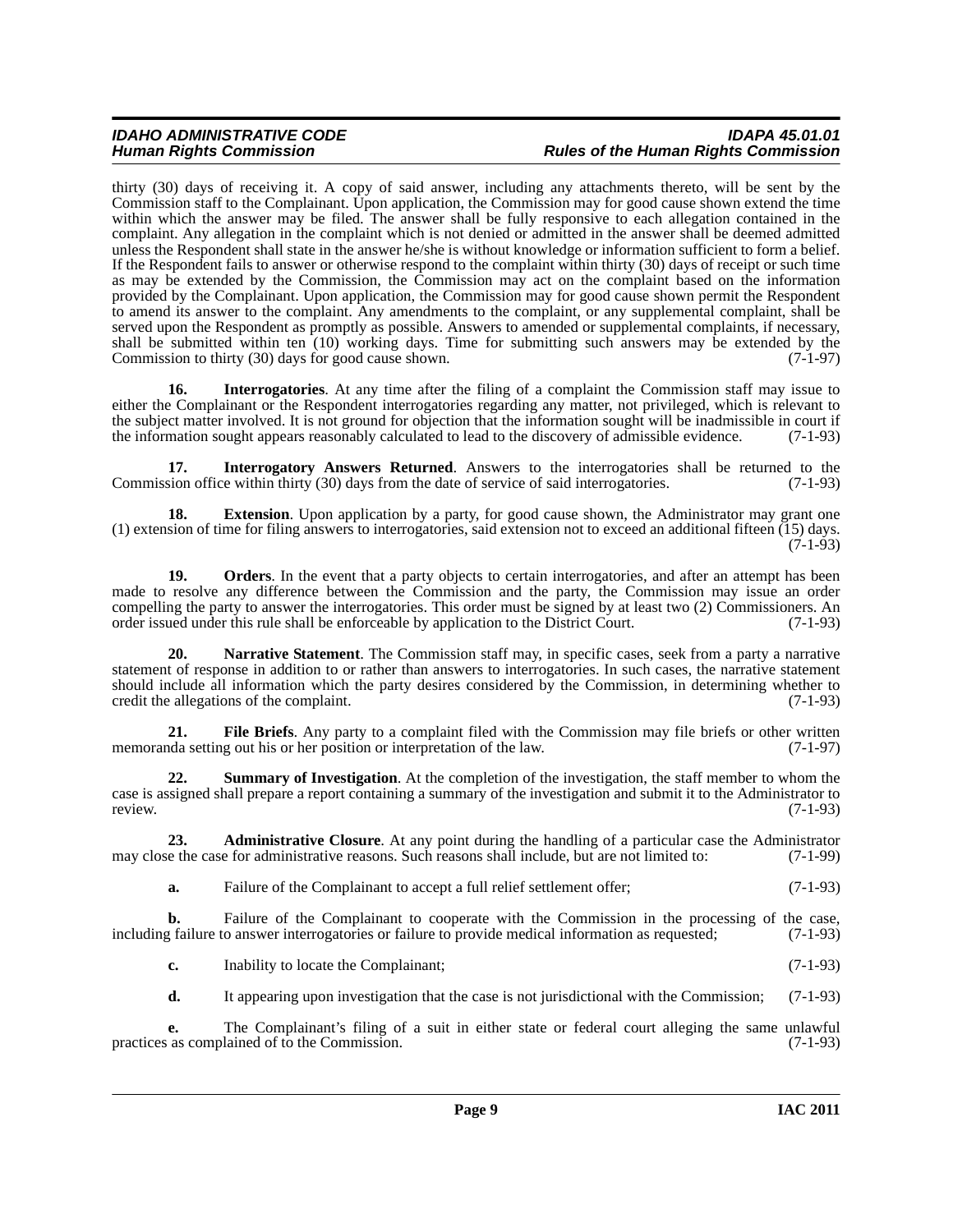## *IDAHO ADMINISTRATIVE CODE IDAPA 45.01.01*

**24. Notification of Closure**. The Administrator shall notify the parties of such administrative closure,  $\alpha$  the grounds therefor, as promptly as possible. (7-1-93) including the grounds therefor, as promptly as possible.

<span id="page-9-2"></span>**25. Decision on the Merits**. At the completion of the investigation and approval of the summary by the Administrator, the Commission or a designated panel of at least three (3) Commissioners shall determine whether there is probable cause to believe that the Respondent has been or continues to be engaged in any unlawful discriminatory practices defined in the Act. (7-1-93) discriminatory practices defined in the Act.

**26. No Probable Cause**. If the Commission or designated panel finds no probable cause to credit the allegations of the complaint, a statement of no probable cause and order of dismissal will be issued for the Commission by the Administrator. The summary of investigation, statement, and order shall be sent to Complainant and Respondent, thereby closing the case. (5-3-03) and Respondent, thereby closing the case.

**27. Probable Cause**. If the Commission or designated panel finds probable cause to credit the allegations of the complaint, a statement of probable cause shall be issued. The summary of investigation and statement shall be sent to the Complainant and the Respondent. (5-3-03) statement shall be sent to the Complainant and the Respondent.

**28. Conciliation**. If the Commission finds probable cause to credit the allegations of the complaint, the Commission staff shall endeavor through conference with the parties to redress and eliminate the possible unlawful discriminatory practice by conciliation. (7-1-93) discriminatory practice by conciliation.

**29. Conciliation Agreement**. If the commission staff shall succeed in endeavors to conciliate, a written Conciliation Agreement shall be prepared which shall set forth all measures to be taken by any party, and if appropriate, compliance provisions. The Conciliation Agreement shall be signed by the parties, and the Administrator shall cause the case to be closed. (7-1-93)

<span id="page-9-4"></span>**30. Failure of Agreement**. In the event of failure to reach terms of conciliation agreeable to all parties, the Administrator shall so certify and assign the case to the Commission's legal counsel. The Commission, after<br>review by its legal counsel, shall determine whether or not to pursue the case in the District Court. (7-1-93) review by its legal counsel, shall determine whether or not to pursue the case in the District Court.

**31. No Action**. If the Commission determines not to pursue the case in District Court, the Administrator shall so notify Complainant and Respondent, close the case, and advise Complainant of his or her right to pursue the case through a private cause of action. (7-1-93) to pursue the case through a private cause of action.

**32. Action**. If the Commission decides to pursue a case, it shall direct its legal counsel to file an action in District Court in the name of the Commission for the use of the person or persons alleging discrimination.(7-1-93)

<span id="page-9-1"></span>**33. Confidentiality of Records**. In order to protect the interests of all parties in reaching successful settlements of discrimination charges without resorting to court action, the Commission and its employees will not reveal information about a case to nonparties except as may be necessary to conduct a full and fair investigation or to cooperate with other government law enforcement agencies. (7-1-93) cooperate with other government law enforcement agencies.

<span id="page-9-5"></span>**34. Federal Compliance**. In the interest of consistency and to avoid confusion on the part of persons governed by both the State and Federal anti discrimination laws, the Commission will generally follow the interpretations of the Federal anti discrimination laws in examining the merits of a complaint filed with it under this Act. If a person files a complaint under Title 67, Chapter 59, Idaho Code, and Title 44, Chapter 17, Idaho Code, the Commission will attempt to avoid duplication in investigation and settlement efforts, whenever possible. Commission will attempt to avoid duplication in investigation and settlement efforts, whenever possible.

<span id="page-9-3"></span>**35. Document Destruction**. The Commission will retain closed investigatory files for three (3) years from the date of closure at which time these documents may de destroyed at the discretion of the Administrator.

(7-1-97)

<span id="page-9-6"></span>**36. Notice of Right to Sue**. At the time of case closure the Administrator will issue a notice of administrative dismissal notifying the complainant of his or her right to file a civil action in District Court. Any such suit must be filed within ninety (90) days of the date of this notice. (7-1-99) suit must be filed within ninety  $(90)$  days of the date of this notice.

#### <span id="page-9-0"></span>**301. -- 999. (RESERVED).**